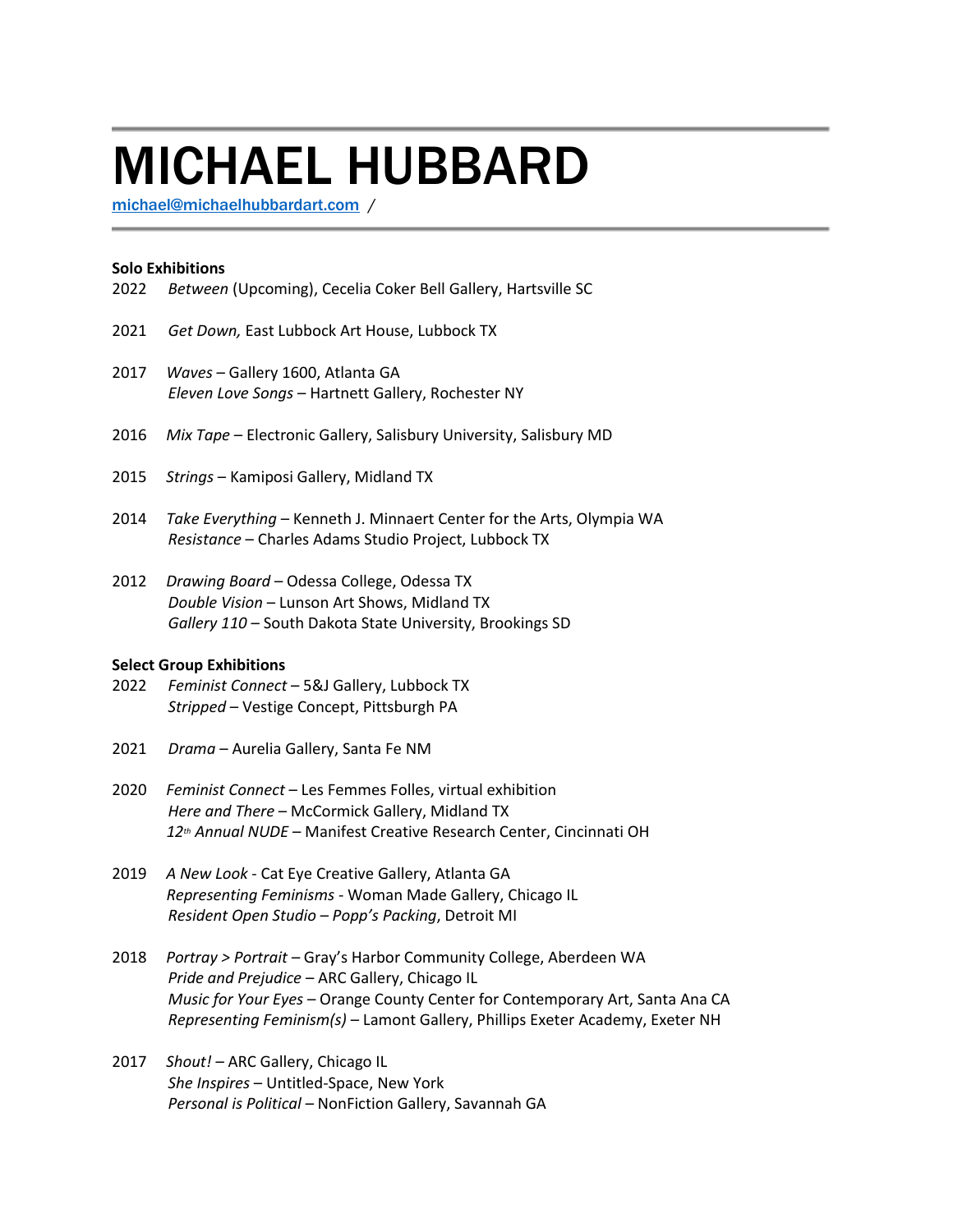- 2016 *SCAD Alumni Showcase –* Alexander Hall, Savannah GA *Arte Nuevo/New Art* – University of Texas San Antonio Art Gallery, San Antonio TX *Context* – Foundry Art Centre, St Charles MO
- 2015 *Art Yellow Book Exhibition* Czong Institute for Contemporary Art, Gyeonggi-do, Korea *Power, Protest, and Resistance* – Selena Gallery, Brooklyn NY *Perspective* – Hillyer Art Space, Washington DC *Force of Nature: exploring the power of the feminine* – Karl Drerup Gallery, Plymouth NH *Feminism (n.): Plural –* Woman Made Gallery, Chicago IL *Tiny Divas* – Non-Fiction Gallery, Savannah GA
- 2014 *Fractured Yet Rising* ARC Gallery, Chicago IL *Grand Opening* – Kamiposi Gallery, Midland TX
- 2013 *Inner Mission* Wagner Noel Performing Arts Center, Odessa TX *Practice What They Teach* – Ellen Noel Art Museum, Odessa TX
- 2012 *5 Sight* McCormick Gallery, Midland, TX *ACM Studio Tour* – Midland TX *Kill Your Idols* – Microscope Gallery, Brooklyn NY; Heaven Gallery, Chicago IL
- 2011 *A Book About Death Seattle* Quetzalcoatl Gallery, Seattle WA ShopSCAD – Savannah GA *MFA Thesis Exhibition* – WSU Museum of Art, Pullman WA

## **Curatorial Credits**

- 2021 *Immaterial*, Yvette Cummings, Io Palmer and Mica Lilith Smith, McCormick Gallery, Midland TX
- 2019 *Roadrunner*, McCormick Gallery, Midland TX
- 2015 *Cuestas*, Marta Sanchez, McCormick Gallery, Midland TX *Changing Winds*, Ellie Honl and Taryn McMahon, McCormick Gallery, Midland TX
- 2014 *Crossing Media***,** Lahib Jaddo, McCormick Gallery, Midland TX
- 2013 *Ritual Embodied*, Colby Jennings and Ben Sandness, McCormick Gallery, Midland TX *Out of Bounds*, McCormick Gallery, Midland TX

## **Visiting Artist/Speaking Engagements**

- 2022 "The Artistic Nonbinary" Big 12 LGBTQIA and Allies Summit, Lubbock TX
- 2021 Visiting Artist East Lubbock Art House, Lubbock TX
- 2019 Studio Residency Popps Packing, Detroit MI
- 2017 Visiting Artist Savannah College of Art and Design, Atlanta GA Hartnett Visiting Artist – University of Rochester, Rochester NY